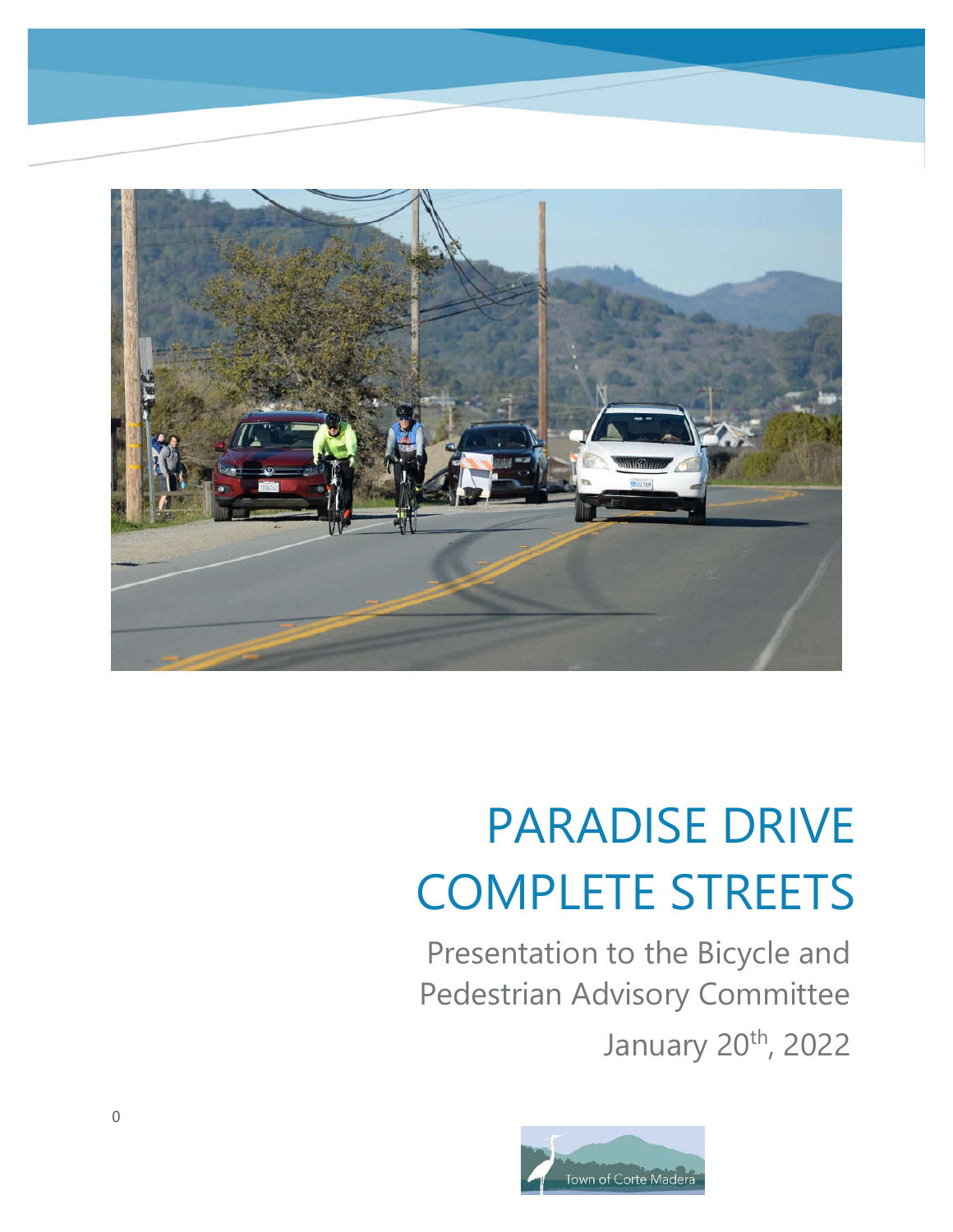# **I. PROJECT BACKGROUND**

To enhance the non-motorized transportation experience, particularly for students of the two adjacent schools, visitors of the adjacent recreations areas, the avid cyclists who frequent this area, and the residents of Robin Drive and east Corte Madera, the Town is interested in implementing bicycle and pedestrian facilities along Paradise Drive as part of the Safe Pathways to School initiative. The project site is located on the eastern end of Corte Madera from Westward Drive to about 950 feet east of Robin Drive, at the Town limit. The 1,700-foot-long corridor is currently devoid of dedicated bicycle facilities and has limited, non-contiguous sections of sidewalk. On-street parking and vehicle queueing at both the Marin Montessori School and the Marin Country Day School has been observed along much of the corridor.

Planned improvements to this area are expected to include multimodal enhancements in the form of a shared-use path and striping improvements to enhance the safety of on-street cyclists. Additionally, the project may include new and improved crosswalks, including lighted signs or a Rectangular Rapid Flashing Beacon (RRFB), likely near the Upland Circle intersection. To accommodate the new bike and pedestrian improvements and to slow traffic along the corridor, the vehicle travel lanes may be narrowed down to 10-feet. These planned improvements will not only provide a safe route to school, but will also supply a non-motorized link to the ring Mountain Open Space Preserve trail system and access to the new development at Robin Drive while improving the safety of cyclists along this corridor with a history of cyclist accidents. The 2016 *Town Bicycle and Pedestrian Master* Plan describes and illustrates a future shared use path extension from Westward Drive to Upland Circle on the south side of Paradise Drive, serving as a continuation of the existing south-side shared use path that is located east of the current project site, between Seawolf Passage and Westward Drive.

In addition to the roadway enhancements, this project is slated to account for future anticipated sea level rise by elevating the roadway. The Town will also be analyzing the existing storm system to determine if improvements are necessary. The Town's Climate Adaptation Assessment will play a role in establishing a climate-resilient design.

The project outreach and design are funded in part using a 2010 Measure A Safe Pathways grant, supplemented by Town sales tax funds. Construction funds for the project have not yet been secured.

# **II. PUBLIC OUTREACH ACTIVITIES REPORT**

### **A. MEETING PURPOSE AND OBJECTIVES**

An initial presentation to the Town of Corte Madera Bicycle and Pedestrian Advisory Committee (BPAC) was held to review the project options and solicit feedback and recommendations from BPAC regarding preferences, concerns, and the need to align with the 2016 *Town Bicycle and Pedestrian Master Plan.* The presentation was held during a special session on January 20, 2022.

As was discussed during the presentation, the corridor is currently serving a variety of uses and users. Due to limitations with right-of-way, environmental constraints, and other factors, not all of the current and proposed uses can be accommodated simultaneously. During and following the November 30, 2021 public workshop, public comment was received in support of constructing the pathway along the north side (bay side) of Paradise Drive. Public interest in this potential pathway location is in contrast to the recommendations of the *Town Bicycle and Pedestrian Master Plan*; input from BPAC on the location of the pathway was a key objective of this meeting.

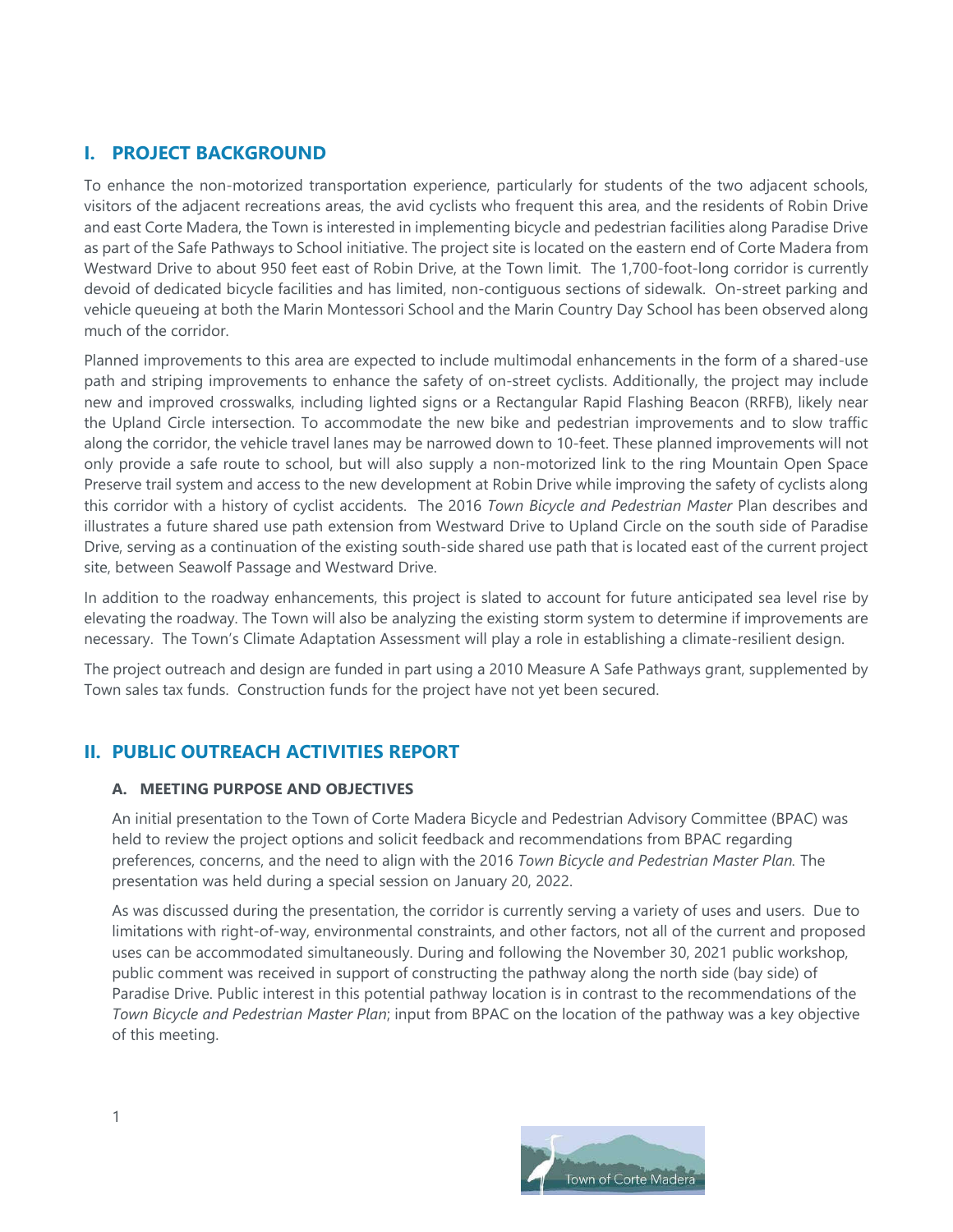## **B. OUTREACH AND NOTICING**

The Town conducted the following noticing activities to promote the public workshop:

- Notification through the following channels:
	- o All Social Media & Town Newsletter
	- o Community Center electronic display kiosk
	- o Climate Adaptation Assessment Email Group
	- o Mariner Cove HOA
	- o Robin Drive HOA or property manager
	- o BPAC, Flood Board, and Town Council
	- o Bike groups MCBC, etc.
- Added announcement to the project webpage on Town's website
- Announced at the Town's "Mayor Chat"
- Community workshop posters along Paradise Drive within project boundary
- Signs set up along Paradise Drive.

#### **C. COMMITTEE MEETING**

The BPAC Committee meeting was held on January 20, 2022, from 6:30pm to 9:00pm. The meeting involved the BPAC Committee members (Bob Ravasio, Cheryl Longinotti, David Macpherson, Kirby Bartlett, and Marc Madden) and garnered the attention of approximately 20 members of the public in addition to Town staff and consultant project team members.

During the presentation, the project team identified four goals for the meeting:

- Goal 1: Receive input on whether or not the Town Bicycle and Pedestrian Master Plan should govern the direction of the project.
- **Goal 2:** Confirm if BPAC supports a pathway on the north side of Paradise Drive between Seawolf Passage and Westward Drive, and how, if at all, the feasibility of this pathway should impact decisions on the current Complete Streets project*.* Likewise, understanding the interim connections and facilities is an important factor to consider until grant funds for a future pathway between Seawolf Passage and Westward Drive are secured.
- **Goal 3:** Identify what features and facilities should be further studied for inclusion as part of the Complete Streets project.
- **Goal 4:** Discuss feasibility of creating a "flex" space to simultaneously accommodate parking and queuing.

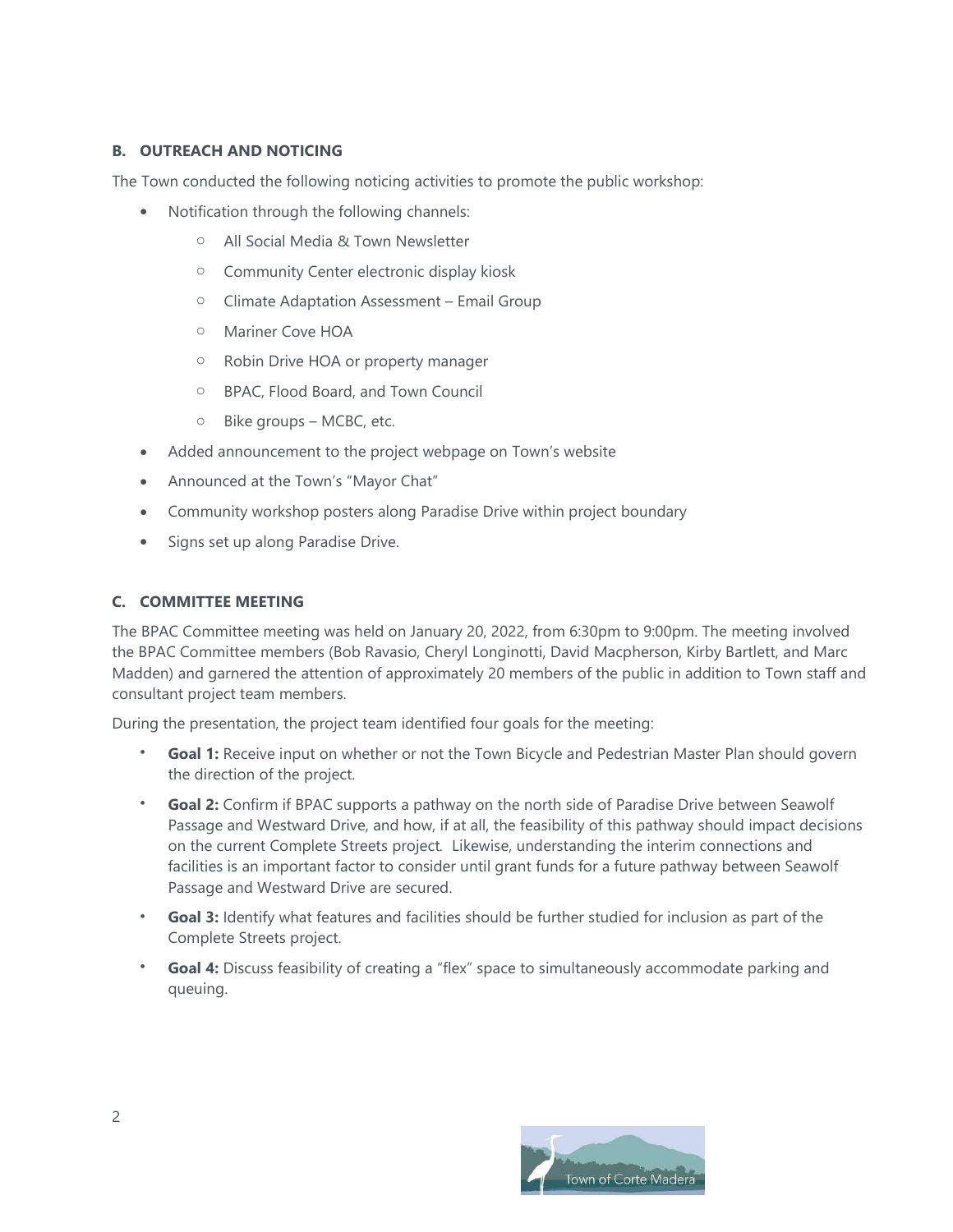A informational presentation was provided, with breaks in the presentation to facilitate BPAC and public discussion on the following four discussion points:

- **Discussion Point 1:** Should the Town's Bicycle and Pedestrian Master Plan govern the direction of the project, or should a path on the north side of Paradise Drive be explored?
- **Discussion Point 2:** Does BPAC support a pathway on the north side of Paradise Drive between Seawolf Passage and Westward Drive? If this pathway is supported, should this future project inform decisions on the current Complete Streets project?
- **Discussion Point 3:** What bicycle and pedestrian features and facilities should be further studied for inclusion as part of the Complete Streets project?
- **Discussion Point 4:** Should the project include programming for on-street parking that doubles as school drop-off and pick up queueing?

Through a lengthy discussion around each of these points, the BPAC Committee provided the following recommendations and input to the project team:

- The Town's Bicycle and Pedestrian Master Plan should generally govern the direction of the project.
- BPAC was generally cognizant of limited Town funds for these types of infrastructure projects and that a separated path on the north side (west of Westward) would require significant additional funds compared to utilizing the existing multi-use path on the south side.
- The Committee noted the distinction between a widened sidewalk (north-side option) and a shared use with greater horizontal separation (south-side option).
- They concluded that the pathway west of Westward should remain on the southside of Paradise Drive, consistent with the Bicycle and Pedestrian Master Plan.
- The project (east of Westward) should include a shared use facility, with a horizontal separation from the road, and shared lane markings for on-street cyclists to connect to the schools and possibly beyond.
- The Committee did not support show strong support for combination on-street parking/queueing areas.
- The Committee acknowledged the need for these facilities, but indicated that a "flexible" use of this space for queueing could jeopardize parking opportunities near the Ring Mountain trailhead.

A video recording of the BPAC meeting can be found on the Town's project webpage:

https://www.townofcortemadera.org/1052/Paradise-Drive-Complete-Street-Project

# **III. SUMMARY OF MEETING COMMENTS AND QUESTIONS**

### **A. Pedestrian and Bicycle Facility Improvements**

 Committee members and public attendees expressed verbal support for a separated shared use pathway that can be utilized by pedestrians and slower-moving cyclists or student cyclists over a widen sidewalk.



3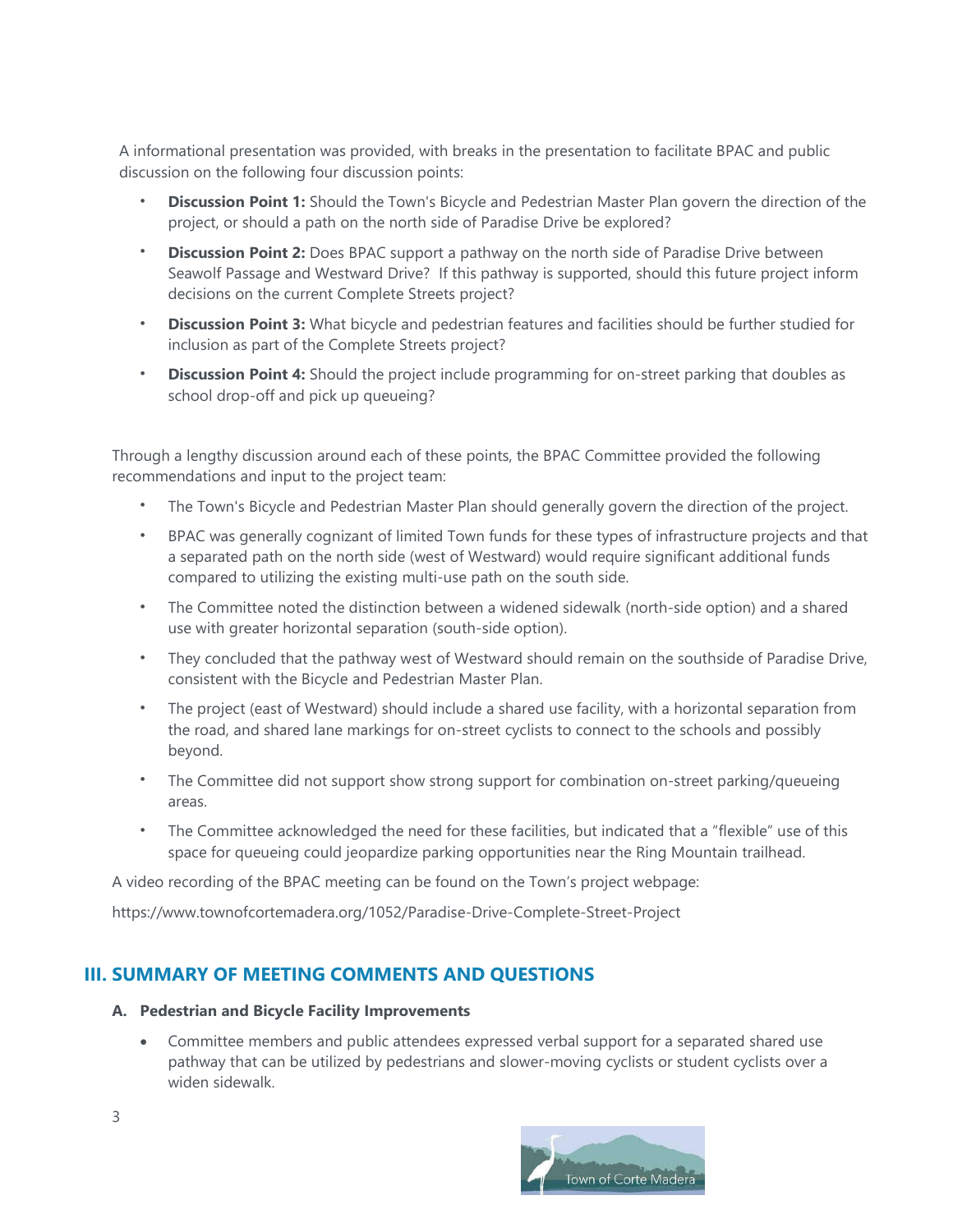On-street enhancements for advanced cyclists are supported (such as sharrows or shared lane markings)

## **B. Parking and Queuing**

- The negative impacts of school pick-up queuing, particularly associated with the queueing at the Marin Country Day School, were noted by Committee members. Use of public right-of-way for private school queueing did not appear to be supported by the BPAC Committee.
- The Committee noted and emphasized the need to continue to allow on-street parking for the benefit of the Ring Mountain trail and Audubon Marsh.

# **IV. FREQUENTLY ASKED QUESTIONS (FAQ)**

## **A. FREQUENTLY ASKED QUESTIONS**

### Q: **Why is the project needed?**

A: *The project corridor is currently devoid on any dedicated bicycle facilities and is limited with pedestrian*  facilities as well. The area is frequented by cyclists and, due to the presence of the schools, residential area, *and recreation opportunities, would likely be frequented by pedestrians if safe accommodations where available. The Town seeks to enhance multi-modal transportation opportunities with this project.* 

## Q: **How is the project being funded:**

A: *The outreach and design phases are being funded in part by a 2010 Measure A Safe Pathways grant, and supplemented with Town sale measure tax funds. Construction of the project is not yet funded. Having a "shovel-ready" plans is expected to help the Town apply for and receive additional grant funding to complete the project.* 

### Q: **How will the project impact parking and school pick-up queuing?**

A: *The Town is actively working with both the Marin Montessori School and the Marin Country Day School to review parking and queuing needs and opportunities. Both schools have been active participants in the project process. Due to limited right-of-way, environmentally-sensitive areas, and utility pole conflicts, limited opportunities are available to accommodate parking, queuing, cycling, and a pedestrian pathway continuously through the corridor. Public input was solicited to understand what uses and users the public priorities, in turn helping to direct future design direction.* 

### Q: **What side of the road will the pedestrian pathway go on?**

A: *Within the limits of the corridor, opportunities exist for the pathway to be located on either the north side or the south side of Paradise Drive. However, the Town's Bicycle/Pedestrian (Master) Plan (date 2016) proposes a separated multi-use path on the south side of Paradise Drive immediately to the east and west of Westward Drive. Additionally, the BPAC Committee recommended that the existing shared use path remain*